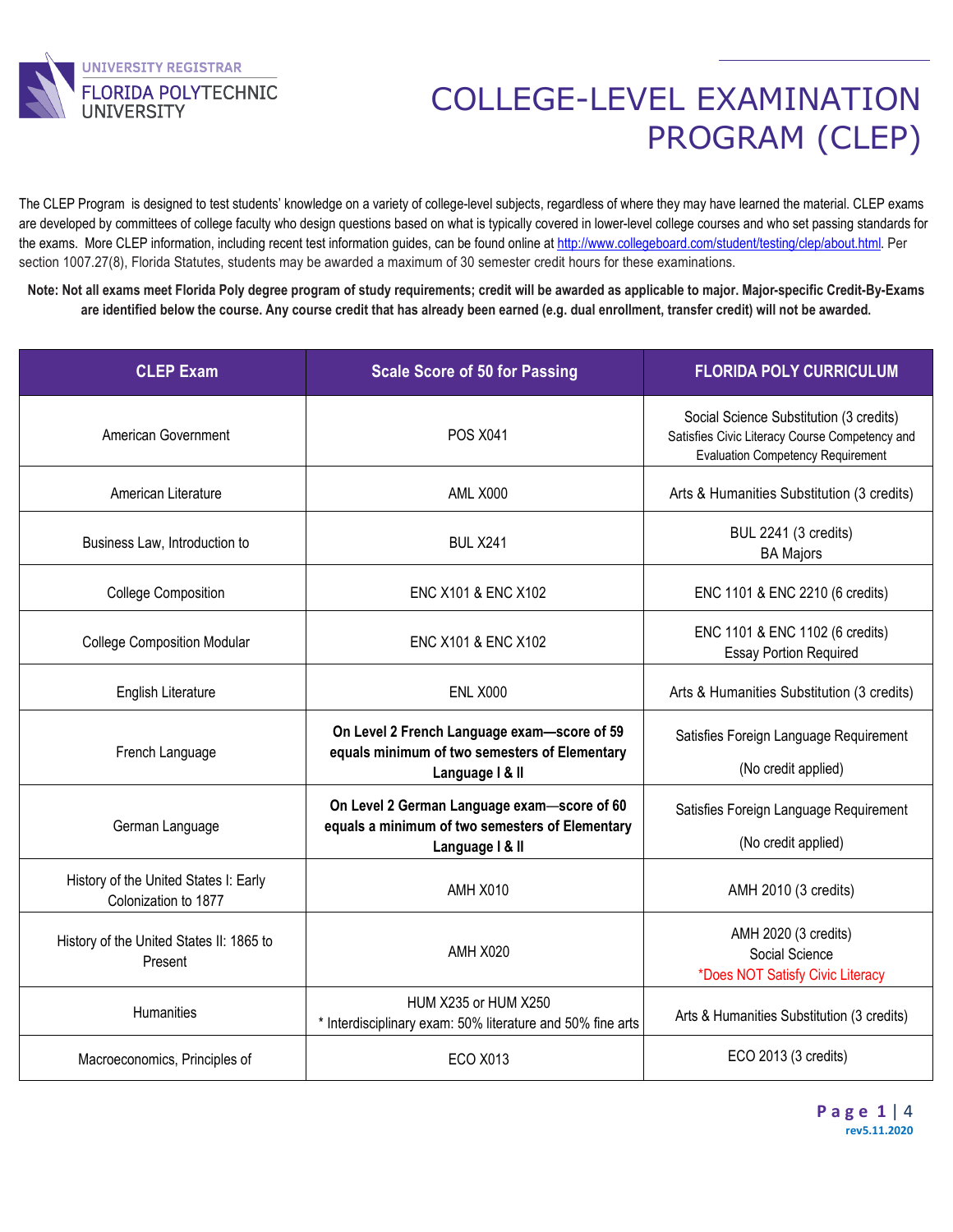

| <b>CLEP Exam</b>              | <b>Scale Score of 50 for Passing</b>                                                                               | <b>FLORIDA POLY CURRICULUM</b>                                |
|-------------------------------|--------------------------------------------------------------------------------------------------------------------|---------------------------------------------------------------|
| Microeconomics, Principles of | ECO X023                                                                                                           | ECO 2023 (3 credits)                                          |
| Psychology, Introductory      | <b>PSY X012</b>                                                                                                    | PSY 2012 (3 credits)                                          |
| Sociology, Introductory       | SYG X000                                                                                                           | Social Science Substitution (3 credits)                       |
| Spanish Language              | On Level 2 Spanish Language exam-score of<br>63 equals a minimum of two semesters of<br>Elementary Language I & II | Satisfies Foreign Language Requirement<br>(No credit applied) |

**If you do not see your examination(s) listed; please view the next page(s) for examinations that do not have course equivalents.**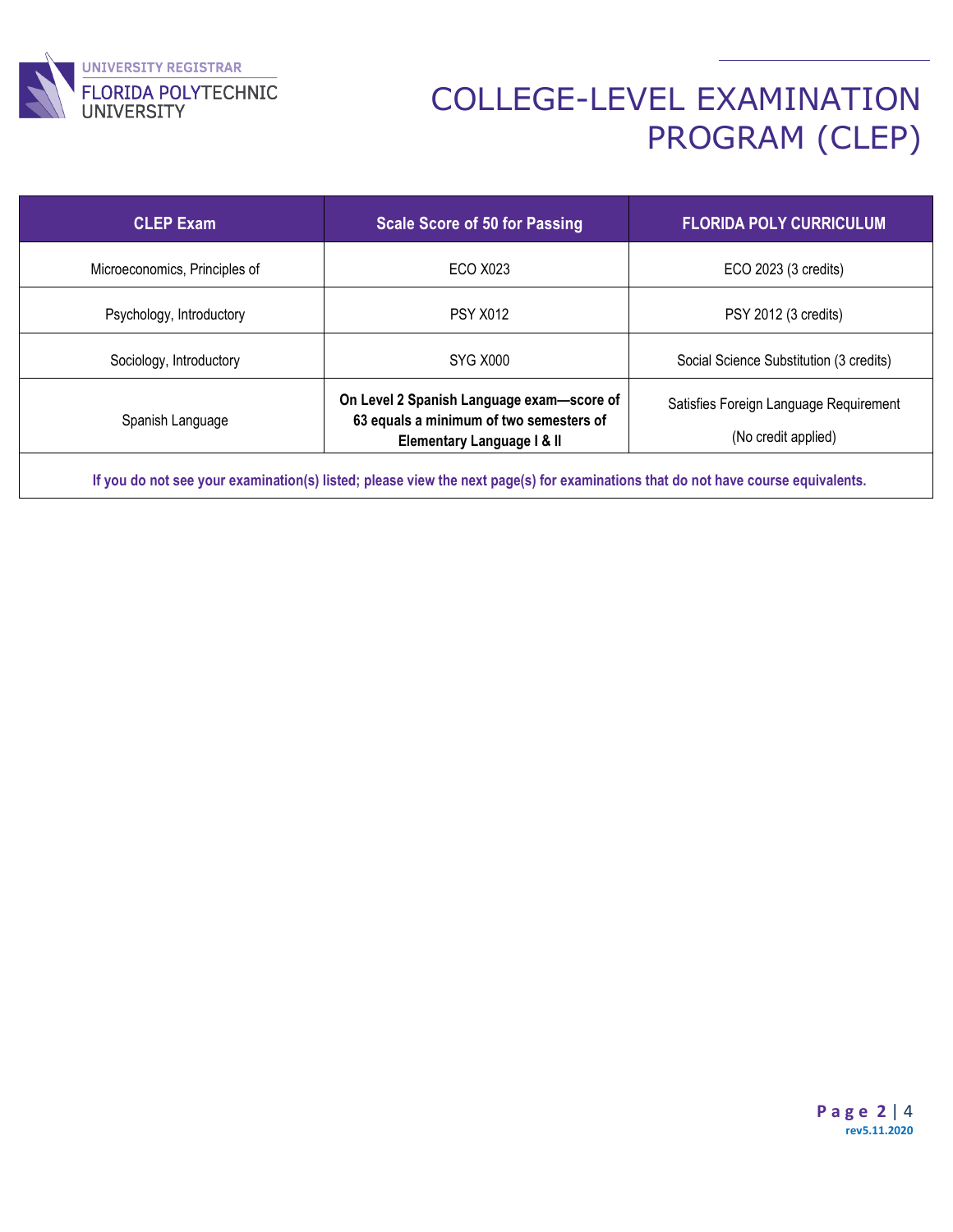

| <b>CLEP Exam</b>                                                                                                                                                                                           | <b>Scale Score of 50 for Passing</b>                                               | <b>FLORIDA POLY CURRICULUM</b>                                                                              |  |  |
|------------------------------------------------------------------------------------------------------------------------------------------------------------------------------------------------------------|------------------------------------------------------------------------------------|-------------------------------------------------------------------------------------------------------------|--|--|
| There are currently no course equivalents applicable to current degree program requirements at Florida Poly.<br>*ME Majors (only) may request three credits be awarded towards their Free Elective Option* |                                                                                    |                                                                                                             |  |  |
| Accounting, Principles of                                                                                                                                                                                  | ACG X001 (min. 3 credits)                                                          | *Effective July 1, 2007 this test is no longer<br>administered - replaced by "Financial Accounting"<br>exam |  |  |
| Algebra, College                                                                                                                                                                                           | MAC X105 (min. 3 credits)                                                          | No Course Equivalent                                                                                        |  |  |
| Algebra-Trigonometry, College                                                                                                                                                                              | MAC 1147 (min. 4 credits)                                                          | *Effective July 1, 2006 this test is no longer<br>administered; replaced by "Precalculus" exam              |  |  |
| Analyzing and Interpreting Literature                                                                                                                                                                      | No direct equivalent. Recommended American or<br>English Literature Exams instead. | No Course Equivalent                                                                                        |  |  |
| Biology, General                                                                                                                                                                                           | BSC X005 (min. 3 credits)<br>*No lab credit                                        | No Course Equivalent                                                                                        |  |  |
| Calculus                                                                                                                                                                                                   | MAC X233 (min. 3 credits)                                                          | No Course Equivalent                                                                                        |  |  |
| Chemistry, General                                                                                                                                                                                         | CHM X020 or X025 (min. 3 credits)<br>*No lab credit                                | No Course Equivalent                                                                                        |  |  |
| Educational Psychology, Introduction to                                                                                                                                                                    | EDP X002 (min. 3 credits)                                                          | No Course Equivalent                                                                                        |  |  |
| English Composition with Essay                                                                                                                                                                             | ENC X10 (min. 3 credits)                                                           | Replaced by College Composition                                                                             |  |  |
| <b>Financial Accounting</b>                                                                                                                                                                                | ACG X001 (min. 3 credits)                                                          | No Course Equivalent                                                                                        |  |  |
| Freshman Composition                                                                                                                                                                                       | No direct equivalent<br>*Recommend English Composition with Essay<br>instead.      | Replaced by College Composition Modular                                                                     |  |  |
| Human Growth and Development                                                                                                                                                                               | DEP X004 (min. 3 credits)                                                          | No Course Equivalent                                                                                        |  |  |
| Information Systems and Computer Applications                                                                                                                                                              | CGS X077 (min. 3 credits)<br>* CGS X077 is unique to this exam.                    | No Course Equivalent<br>Exam content updated frequently                                                     |  |  |
| Management, Principles of                                                                                                                                                                                  | MAN X021 (min. 3 credits)                                                          | No Course Equivalent                                                                                        |  |  |
| Marketing, Principles of                                                                                                                                                                                   | MAR X011 (min. 3 credits)                                                          | No Course Equivalent                                                                                        |  |  |